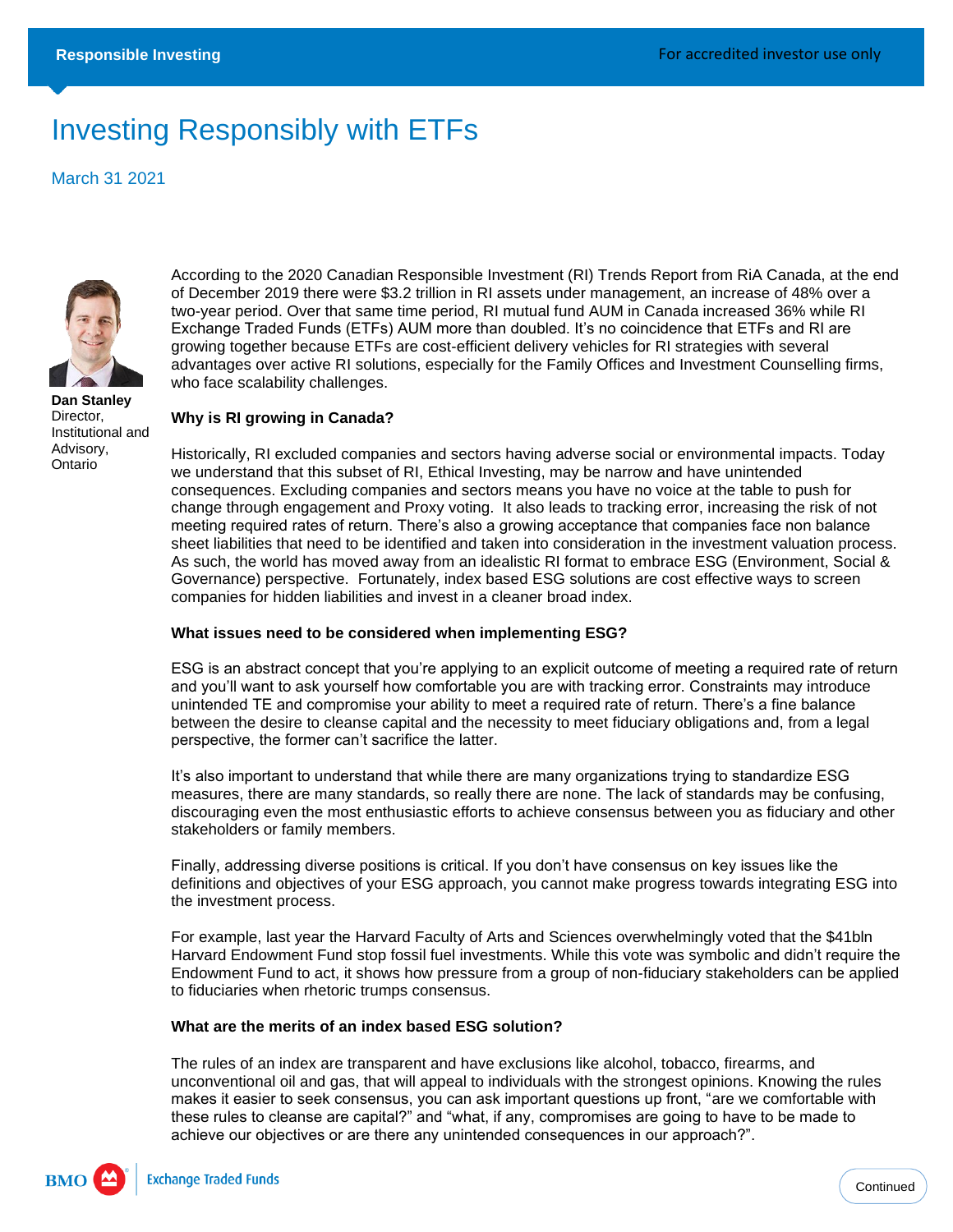In a well constructed ESG Index, there is less tracking error. For fiduciaries the legal peril of missing required rates of return is significant. As a recent McCarthy Tetrault article discussed, incorporating exclusionary polices which may have an adverse impact on returns should be codified in a revised Investment Policy Statement to create allowances for Fiduciaries: [https://www.mccarthy.ca/en/insights/articles/pension-fund-investment-managing-environmental-social-and](https://www.mccarthy.ca/en/insights/articles/pension-fund-investment-managing-environmental-social-and-governance-esg-factor-integration)[governance-esg-factor-integration\)](https://www.mccarthy.ca/en/insights/articles/pension-fund-investment-managing-environmental-social-and-governance-esg-factor-integration). A good ESG Index like the MSCI ESG Leaders minimizes tracking error and thus reduces the risk of missing your required rates of return.

Index-based strategies have universal application. If you hire multiple active managers to execute your RI strategy in Canada, the US and globally, you will end up with a patchwork of RI solutions with no consistency in the implementation process. Index-based RI strategies are uniform across all geographies and market capitalization and ensure consistent implementations across all mandates. For many Investment Counsellors, Portfolio Managers, and family offices capacity and scalability are primary issues, the universality of index-based strategies will eliminate this problem.

Index based strategies are easily measured and monitored. Having transparent rules means that ESG performance can be evaluated at both the "company" and "portfolio" level helping you answer important questions like "how much lower is the carbon footprint of our strategy vs the benchmark?". Also, being able to easily measure and monitor the ESG performance means you minimize the likelihood of any ESG surprises and accusations of "greenwashing". Here's a sample ESG report card that we send to clients demonstrating the difference between ESGY – the BMO MSCI USA ESG Leaders Index ETF,

[https://www.bmo.com/gam/ca/advisor/products/etfs?fundUrl=/fundProfile/ESGY#fundUrl=%2FfundProfile%2FESGY,](https://www.bmo.com/gam/ca/advisor/products/etfs?fundUrl=/fundProfile/ESGY#fundUrl=%2FfundProfile%2FESGY) and the MSCI USA Index:<br>MSCI USA ESG Leaders Index





**Risk Metrics** 

|                                   | Beta | <b>Tracking Error</b> | Turnover (%) | <b>Standard Deviation</b><br>(%. 10 Year) | <b>Sharpe Ratio</b><br>$(10 \text{ year})$ |
|-----------------------------------|------|-----------------------|--------------|-------------------------------------------|--------------------------------------------|
| MSCI USA ESG Leaders Index (CADS) | 0.96 | 1.74                  | 8.30         | 10.62                                     | 1.39                                       |
| MSCI USA Index (CADS)             | 1.00 | 0.00                  |              | 10.91                                     | 1.42                                       |

Performance

|                                    | 1 vear | 3 year | 5 vear | 10 year |
|------------------------------------|--------|--------|--------|---------|
| MSCI USA ESG Leaders Index (CAD\$) | 16.14  | 14.87  | 12.70  | 15.45   |
| MSCI USA Index (CADS)              | 18.61  | 15.12  | 13.08  | 16.28   |

Source: MSCI Inc. December 31 2020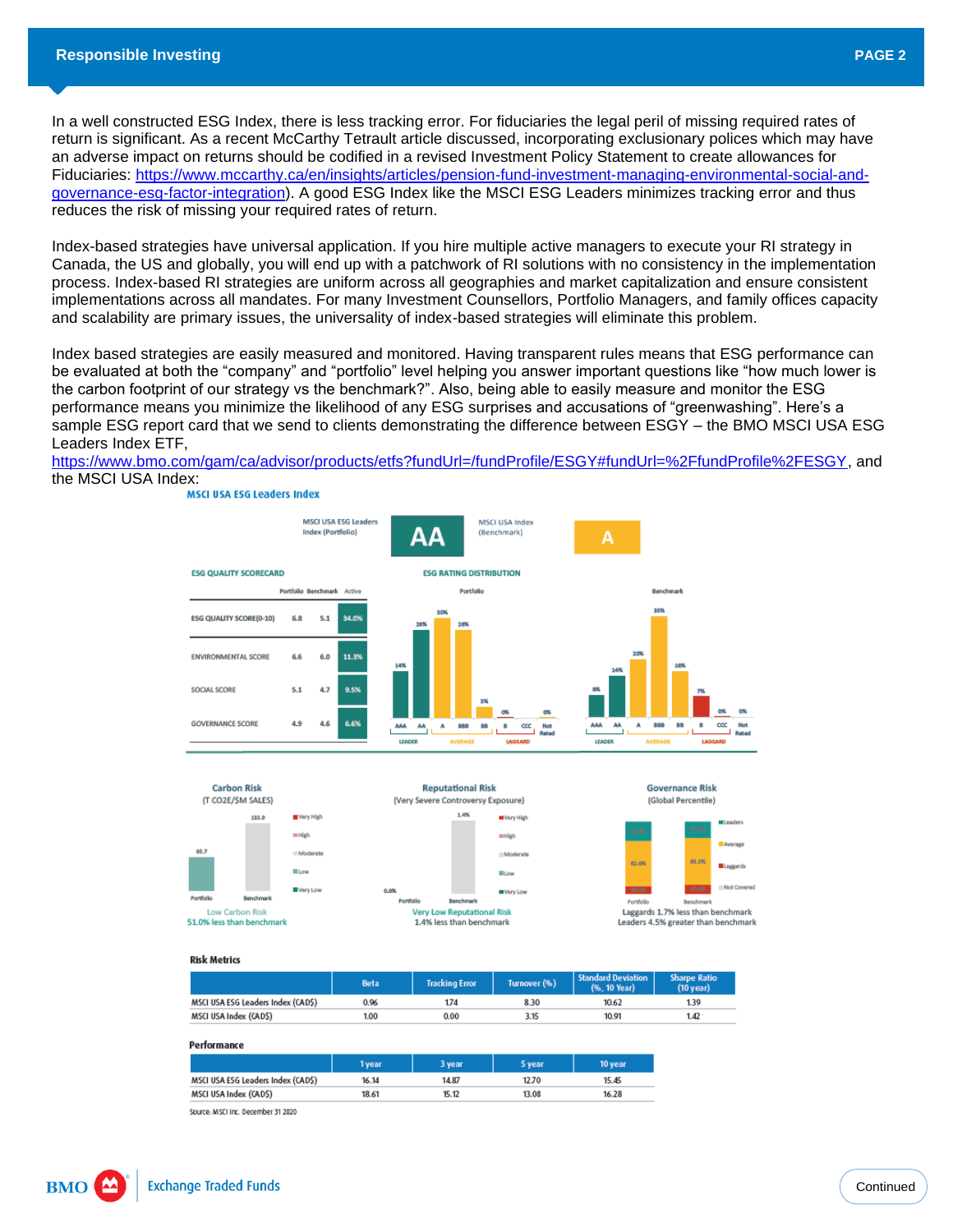This report card tells you that compared to the MSCI USA Index (the benchmark) the ESG screened MSCI USA Leaders Index has:

- the same risk and return characteristics
- double the percent of AA or AAA ESG rated companies
- 23% smaller carbon footprint

# **BMO's other ESG Leaders ETFs:**

- Canada – ESGA -

[https://www.bmo.com/gam/ca/advisor/products/etfs?fundUrl=/fundProfile/ESGA#fundUrl=%2FfundProfile%2FES](https://www.bmo.com/gam/ca/advisor/products/etfs?fundUrl=/fundProfile/ESGA#fundUrl=%2FfundProfile%2FESGA) **[GA](https://www.bmo.com/gam/ca/advisor/products/etfs?fundUrl=/fundProfile/ESGA#fundUrl=%2FfundProfile%2FESGA)** 

- EAFE ESGE [https://www.bmo.com/gam/ca/advisor/products/etfs?fundUrl=/fundProfile/ESGE#fundUrl=%2FfundProfile%2FES](https://www.bmo.com/gam/ca/advisor/products/etfs?fundUrl=/fundProfile/ESGE#fundUrl=%2FfundProfile%2FESGE) [GE](https://www.bmo.com/gam/ca/advisor/products/etfs?fundUrl=/fundProfile/ESGE#fundUrl=%2FfundProfile%2FESGE)
- Global ESGG [https://www.bmo.com/gam/ca/advisor/products/etfs?fundUrl=/fundProfile/ESGG#fundUrl=%2FfundProfile%2FES](https://www.bmo.com/gam/ca/advisor/products/etfs?fundUrl=/fundProfile/ESGG#fundUrl=%2FfundProfile%2FESGG) [GG](https://www.bmo.com/gam/ca/advisor/products/etfs?fundUrl=/fundProfile/ESGG#fundUrl=%2FfundProfile%2FESGG)

As well as our fixed income offerings, ESGB and ESGF, share similar merits.

While ESG is growing, we are in the early years and there continue to be uncertainties that need to be worked out. ESG introduces a whole new layer of complexity to the investment management process with new data points and plenty of room for interpretation. Implementing a transparent index-based RI solution will offset many of these issues; it's easier to achieve consensus and to make progress, it has universal application and it's easily measured and monitored. Instead of being a barrier to growth, the scalability of an Index based ESG solution will grow with your Family Office or Investment Counselling firm.